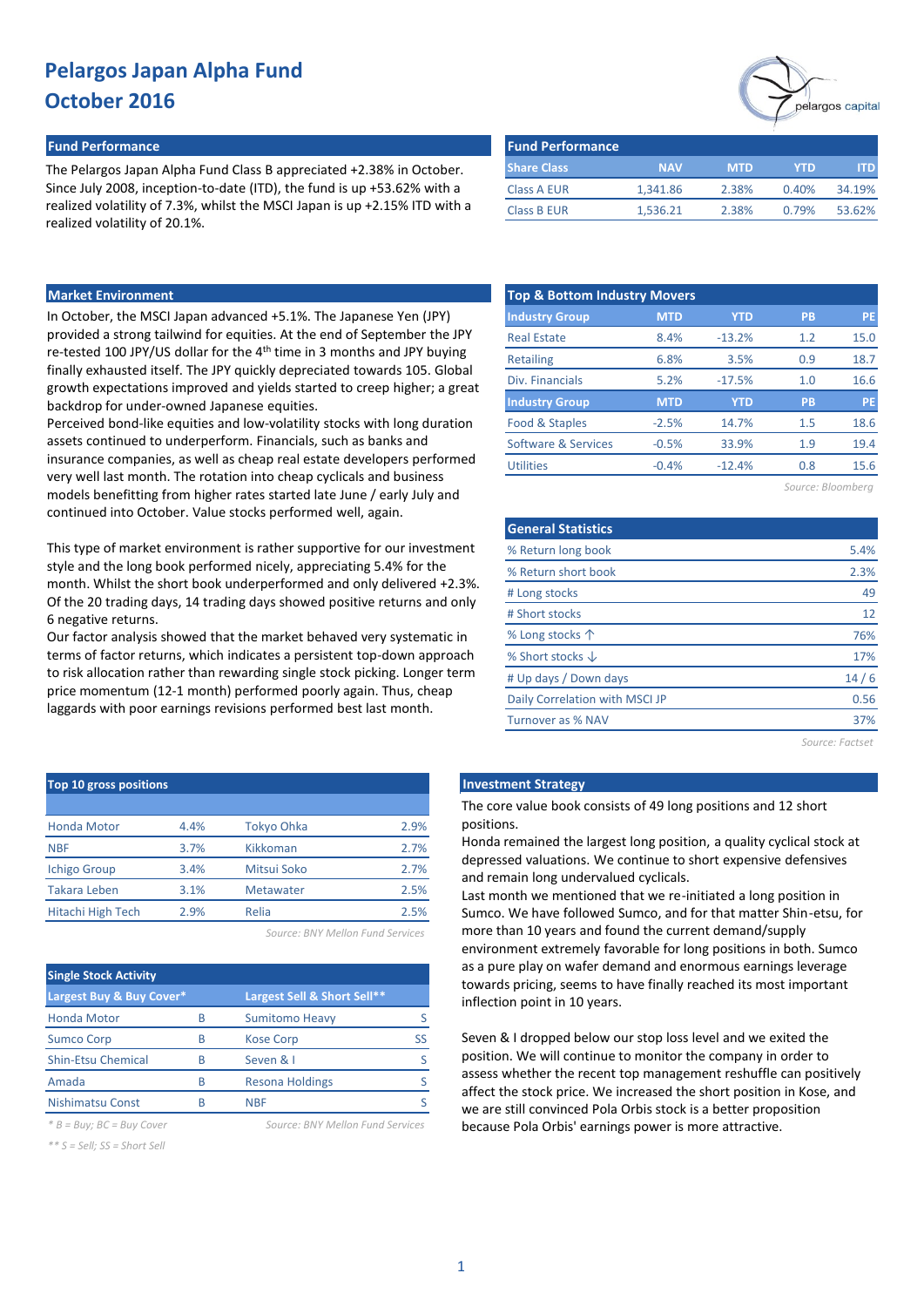### **Investment Strategy**

The fundamentals for Tokyo Ohka are very strong and the share price could no longer ignore all the positive news. The stock remains inexpensive and although the stock rallied from recent, depressed levels the company remains undervalued. Low price momentum, low price-to-book stocks performed very well last month. Honda Motor, Mitsui Fudosan and Murata definitely qualify as such and contributed 30bps each in October.

Long position Ichigo Hotel REIT was the top losing position last month with a -0.2% contribution. In the long term the demand growth outlook and pricing for domestic hotel rooms is very favorable. However, the stock continued to underperform because of its interest rate sensitivity and perceived slowdown in inbound tourism.

Furthermore, the number of losers and the magnitude of single stock losses were rather limited.

The Real Estate sector on a stand alone basis is a 7% net long position. The REIT exposure consisted of a blend of specialist situations such as Ichigo Hotel REIT, Ichigo Office, Kenedix Retail, Kenedix Office and Takara Leben Infrastructure Fund. The net long in Industrials and IT increased further and stood at 12% and 10% respectively.





*Source: Factset\**



| <b>Top Gainers &amp; Losers</b> |  |        |                          |   |         |  |  |  |  |  |  |
|---------------------------------|--|--------|--------------------------|---|---------|--|--|--|--|--|--|
| <b>Gainers</b>                  |  | $CTR*$ | <b>Losers</b>            |   | $CTR*$  |  |  |  |  |  |  |
| <b>Tokyo Ohka</b>               |  | 0.6%   | <b>Ichigo Hotel REIT</b> |   | $-0.2%$ |  |  |  |  |  |  |
| <b>Honda Motor</b>              |  | 0.3%   | <b>Nippon Express</b>    | ς | $-0.1%$ |  |  |  |  |  |  |
| Mitsui Fudosan                  |  | 0.3%   | <b>ANA</b>               |   | $-0.1%$ |  |  |  |  |  |  |
| <b>RELIA</b>                    |  | 0.3%   | Aeon Mall                |   | $-0.1%$ |  |  |  |  |  |  |
| Murata Mfg                      |  | 0.3%   | Seven & I                |   | $-0.1%$ |  |  |  |  |  |  |

*\*CTR = Contribution Source: Factset*



*Source: UBS PAS*

on R

21%

30%

On a daily basis we track a number of style factors based on our proprietary quant model. This helps us to detect dislocation within the market. In addition, it helps our understanding of style trends and investor's behavior in Japan.

The value factor continued to perform well. The performance of value was very consistent across different types of definitions and sectors. Even on a sector basis expensive sectors underperformed cheap sectors. In previous newsletters we have been writing extensively about the gross mispricing of cyclicals against defensives and the reversal of this misallocation is in full swing.

The P/E of the long book is 15.8x compared to 24x for the short book. The EV/EBITDA of the long book is 6.9x compared to 11.2x for the short book. The dividend yield of the long book is 2.3% compared to 1.7% in the short book.

The weighted average P/B of the long book is 1.4x compared to 1.9x for the short book. The cheapest P/B stocks can be found in the financials sector. However, because we restrict our investment universe to what we deem knowable and comprehendible we only follow a few banks and insurance companies.

Therefore, our own investment universe has a median P/B of 1.3x and average P/B of 1.7x, largely due to our limited interest in banks, which are currently very inexpensive stocks.

The price momentum exposure has increased even further. On a 9 month basis, the long book is up 7.1% and the short book down -5.2%.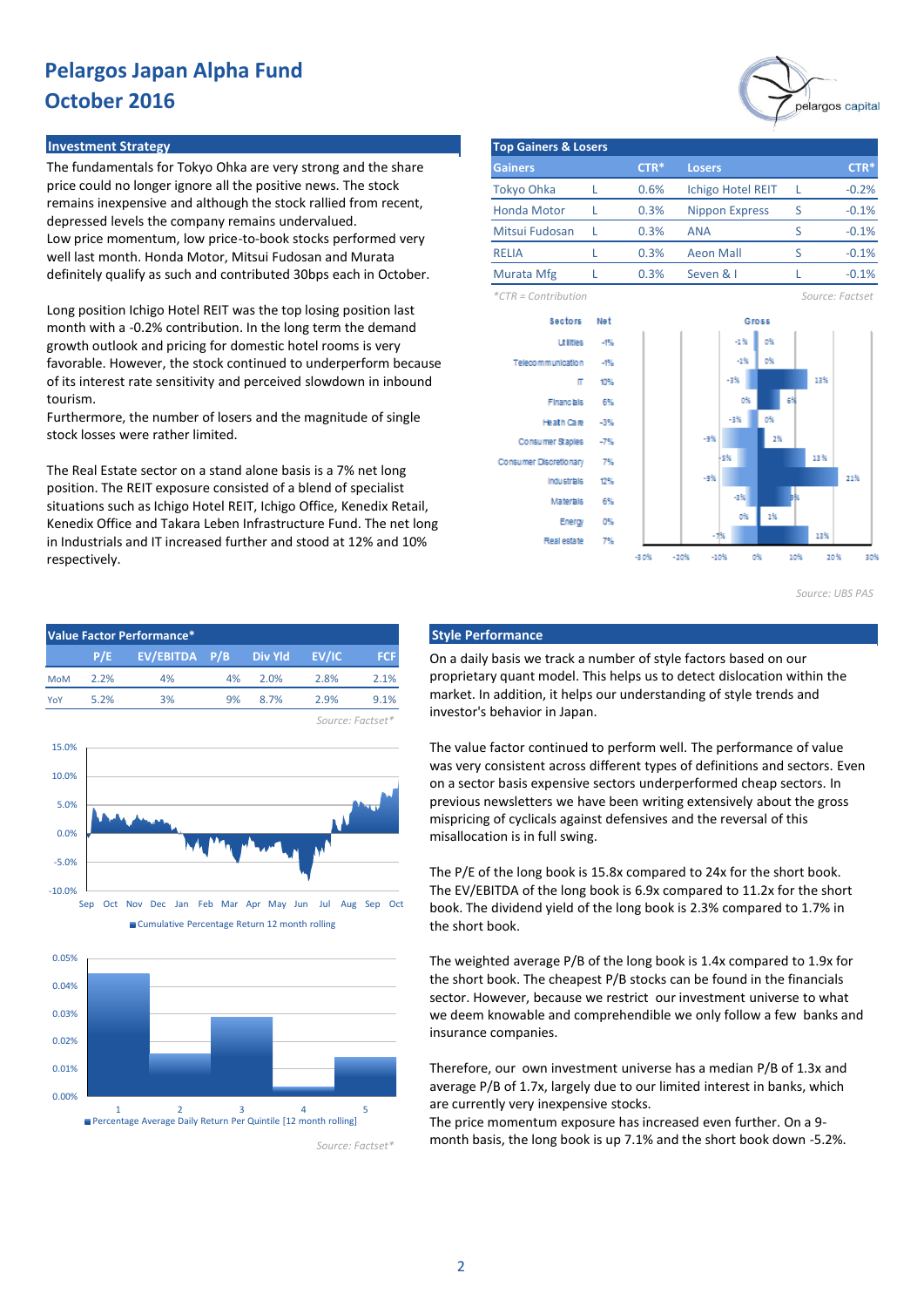#### **Risk Measurement and Management**

The chart below shows the rolling 12-month net and gross exposure for the fund. The exposures are shown as 10 (trading) days moving averages. Little has changed in terms of net and gross exposure. At the end of October, the gross exposure stood at 122%, the delta adjusted gross exposure was 124%. The net exposure stood at 39% and including the long Nikkei 225 put option, the delta adjusted net exposure stood at 37%.

The ex-ante volatility based on daily data was 7.7% with an ex-ante beta of 0.38. In stark contrast to prior years, the beta of the long book is higher than the short book. As explained above we favor long positions in cheap, cyclical stocks and short expensive defensives.



| <b>Fund Overview</b>   |       |                 |
|------------------------|-------|-----------------|
|                        | Long  | <b>Short</b>    |
| Price to Earnings (PE) | 15.8  | 24.0            |
| <b>EV/EBITDA</b>       | 6.9   | 11.2            |
| Price to Book (PB)     | 1.4   | 1.9             |
| <b>Dividend Yield</b>  | 2.3   | 1.7             |
| EV/IC                  | 0.9   | 1.6             |
| 1 month momentum       | 7.2   | 1.6             |
| 6 month momentum       | 8.4   | 0.5             |
| 9 month momentum       | 7.1   | $-5.2$          |
| Earnings momentum (1M) | 5.0   | 14.0            |
| Earnings momentum (3M) | 0.2   | 22.6            |
| <b>CFROI</b>           | 7.6%  | 9.1%            |
| Cash/MarketValue       | 35.6% | 17.3%           |
|                        |       | Source: Factset |
| <b>Style Exposure</b>  |       |                 |
|                        | Long  | <b>Short</b>    |
| <b>Beta</b>            | 1.00  | 0.77            |
| Volatility             | 14.7% | 12.8%           |
| Debt-to-equity         | 14%   | 56%             |
|                        |       | Source: UBS PAS |

| <b>Risk Statistics Delta Adjusted</b>     |      |
|-------------------------------------------|------|
| Volatility (ex-ante; 3 months daily data) | 7.7% |
| Volatility (ex-ante; 5yr monthly data)    | 8.2% |
| Var (99%, 5 days)                         | 1.3% |
| Beta (ex-ante)                            | 0.38 |
|                                           |      |

*Source: BNY Mellon Fund Services\* Source: GS and Nomura*

#### **Outlook**

*Strategic Framework - Outlook 2nd half of 2016*

During the first half of 2016 we operated under the assumption of a cyclical bear market. The three year bull run completed in August 2015. We argued for a cyclical bear market due to tightening conditions in global dollar liquidity. We correctly anticipated that the Fed would not be able to normalize interest rates, because it is built on the faulty assumption of a self-sustaining US economic growth cycle. This thesis has materialized to a large extent and Japanese equities had the deepest correction since the global financial crisis, correcting 30% peak-to-through. In June, we witnessed a full fledged panic with Japanese equities in free fall and broad based capitulation. Our strategy is contrarian in nature, thus buying cheap assets and shorting overpriced assets. Every once in a while 'mister market' is handing out gifts for those willing to go against the crowd and those who have the patience to hold them for a prolonged period. Easier said than done, the market is far from acting 'rationally' and although 80% of the time assets are efficiently priced, certainly at this moment in time, market participants are highly distracted by non-fundamental issues. Dislocation within the market is at multi-decade highs and the potential alpha source an obvious one. However, price action remains tightly correlated to currency moves and swings in liquidity conditions.

#### *Tactical assessment* - monthly outlook

Last month we concluded that it is time to get more constructive on Japanese equities from a long beta perspective. The best risk/reward opportunity lies in going long cheap cyclical assets and short expensive, defensive yield proxies, preferable stocks fitting the low volatility theme. This call was spot on. With rates in the US moving higher the increased interest rate differential mitigated the buying pressure on the JPY and JPY weakness might even accelerate as BOJ's Kuroda needs to intervene heavily to keep 10-year JGB rates at 0%. This could be the perfect storm for a rapid depreciation of the JPY against the US dollar and even the Euro. Market participants are certainly not positioned for such an outcome. In addition, higher Japanese equities would be inevitable. During 2016 we drastically increased the exposure towards low price-to-book specialty tech chemicals and cheap capital goods companies. On the other side, the short book remains exposed to the expensive defensives. Now that the low volatility theme and bond like equity proxies have suffered heavy losses it is only the beginning of the outflows to come and we remain convinced that value continues to perform well.

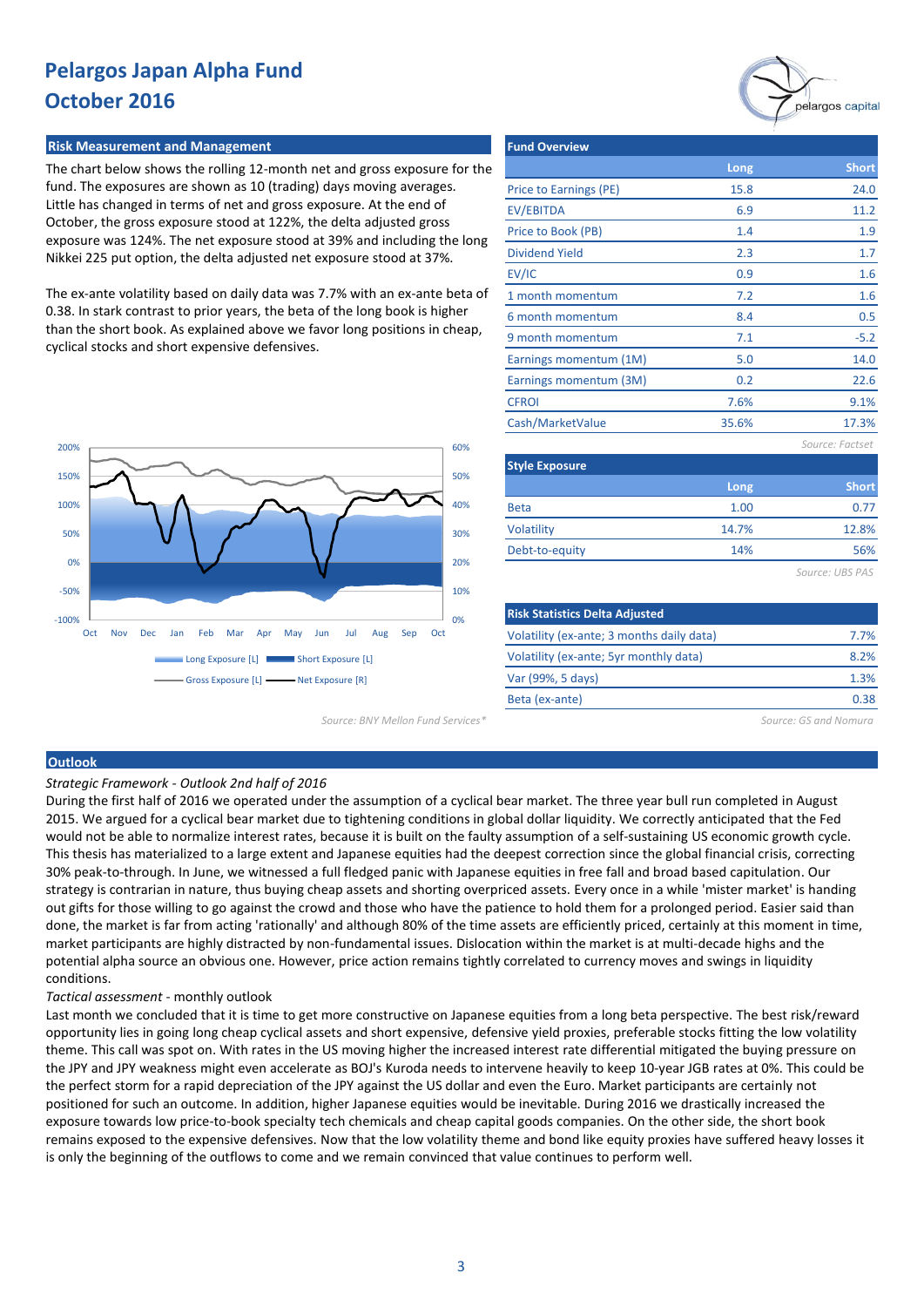

| <b>Historic Fund Performance (Monthly)</b> |          |          |            |          |            |            |          |          |          |          |            |            |
|--------------------------------------------|----------|----------|------------|----------|------------|------------|----------|----------|----------|----------|------------|------------|
|                                            | Jan      | Feb      | <b>Mar</b> | Apr      | <b>May</b> | <b>Jun</b> | Jul      | Aug      | Sep      | Oct      | <b>Nov</b> | <b>Dec</b> |
| <b>Class A EUR</b>                         |          |          |            |          |            |            |          |          |          |          |            |            |
| 2016                                       | 1.35%    | 0.88%    | 1.08%      | $-0.20%$ | $-1.03%$   | $-4.52%$   | 2.08%    | $-1.09%$ | $-0.33%$ | 2.38%    |            |            |
| 2015                                       | $-1.28%$ | 4.85%    | $-0.32%$   | 3.21%    | 2.54%      | $-1.63%$   | $-3.07%$ | $-3.05%$ | 2.42%    | 1.83%    | 2.16%      | $-1.62%$   |
| 2014                                       | $-3.21%$ | $-0.64%$ | $-0.59%$   | $-1.03%$ | $-2.28%$   | 1.40%      | 0.19%    | $-0.64%$ | 2.01%    | $-1.94%$ | $-1.28%$   | 0.92%      |
| 2013                                       | 4.99%    | $-0.58%$ | 6.55%      | 6.10%    | $-1.05%$   | $-0.78%$   | 0.26%    | $-0.91%$ | 1.08%    | $-0.79%$ | 1.35%      | 1.61%      |
| 2012                                       | $-1.43%$ | 3.77%    | 1.31%      | $-1.26%$ | $-3.88%$   | 1.72%      | 0.79%    | 0.89%    | 1.28%    | 0.54%    | 2.53%      | 3.78%      |
| 2011                                       | 0.84%    | $-0.06%$ | $-1.56%$   | 0.10%    | $-0.19%$   | 0.38%      | $-0.01%$ | $-3.68%$ | 0.64%    | $-0.41%$ | $-2.64%$   | 1.64%      |
| 2010                                       | 0.65%    | $-0.25%$ | 3.27%      | 3.16%    | $-2.71%$   | $-1.27%$   | 1.12%    | $-0.39%$ | 0.82%    | 1.03%    | 1.28%      | 1.75%      |
| 2009                                       | 0.35%    | 1.62%    | $-0.76%$   | $-0.71%$ | 0.98%      | 1.03%      | $-1.84%$ | 2.07%    | $-1.61%$ | $-0.40%$ | $-3.37%$   | 3.19%      |
|                                            |          |          |            |          |            |            |          |          |          |          |            |            |

| <b>Class B EUR</b> |          |          |          |          |          |          |          |          |          |          |           |          |
|--------------------|----------|----------|----------|----------|----------|----------|----------|----------|----------|----------|-----------|----------|
| 2016               | 1.27%    | 0.92%    | 1.18%    | $-0.19%$ | $-1.06%$ | $-4.33%$ | 2.12%    | $-1.05%$ | $-0.29%$ | 2.38%    |           |          |
| 2015               | $-1.24%$ | 4.89%    | $-0.27%$ | 3.25%    | 2.57%    | $-1.67%$ | $-2.94%$ | $-3.01%$ | 2.46%    | 1.88%    | 2.06%     | $-1.42%$ |
| 2014               | $-3.16%$ | $-0.60%$ | $-0.56%$ | $-0.99%$ | $-2.24%$ | 1.44%    | 0.23%    | $-0.60%$ | 2.06%    | $-1.89%$ | $-1.24%$  | 0.96%    |
| 2013               | 5.35%    | $-0.58%$ | 6.98%    | 6.48%    | $-1.07%$ | $-0.78%$ | 0.31%    | $-0.92%$ | 1.18%    | $-0.80%$ | 1.46%     | 1.73%    |
| 2012               | $-1.38%$ | 3.81%    | 1.35%    | $-1.21%$ | $-3.83%$ | 1.76%    | 0.84%    | 0.93%    | 1.32%    | 0.58%    | 2.50%     | 4.06%    |
| 2011               | 0.93%    | $-0.03%$ | $-1.55%$ | 0.14%    | $-0.14%$ | 0.42%    | 0.03%    | $-3.63%$ | 0.69%    | $-0.38%$ | $-2.60%$  | 1.68%    |
| 2010               | 0.73%    | $-0.23%$ | 3.52%    | 3.39%    | $-2.83%$ | $-1.31%$ | 1.23%    | $-0.37%$ | 0.91%    | 1.13%    | 1.40%     | 1.89%    |
| 2009               | 2.07%    | 1.67%    | $-0.73%$ | $-0.67%$ | 1.34%    | 1.13%    | $-1.93%$ | 2.24%    | $-1.68%$ | $-0.39%$ | $-2.99\%$ | 2.84%    |
| 2008               |          |          |          |          |          |          | 0.96%    | $-1.35%$ | 1.40%    | 3.44%    | 0.52%     | 1.39%    |

| <b>Historic Fund Performance (Yearly)</b> |       |       |           |        |               |          |       |       |       |  |  |
|-------------------------------------------|-------|-------|-----------|--------|---------------|----------|-------|-------|-------|--|--|
|                                           | 2016  | 2015  | 2014      | 2013   | 2012          | 2011     | 2010  | 2009  | 2008  |  |  |
| <b>Class A EUR</b>                        | 0.40% | 5.81% | $-6.99\%$ | 18.86% | 10.24% -4.96% |          | 8.66% | 0.36% |       |  |  |
| <b>Class B EUR</b>                        | 0.79% | 6.36% | $-6.52%$  | 20.57% | 10.95%        | $-4.48%$ | 9.67% | 2.75% | 6.46% |  |  |

#### Fund Facts Fund Facts

**Investment Objective**

| <b>Investment Manager</b>         | <b>Pelargos Capital</b>      | <b>Fund Size in EUR</b>                   | €92,405,338                                |
|-----------------------------------|------------------------------|-------------------------------------------|--------------------------------------------|
| <b>Legal Status</b>               | FGR (fund for joint account) | <b>Fund Size in USD</b>                   | \$101,507,263                              |
| <b>Fiscal Status</b>              | VBI (tax exempt)             | <b>Participations Outstanding Class A</b> | 236                                        |
| <b>Dividend Policy</b>            | Reinvestment                 | <b>Participations Outstanding Class B</b> | 59,945                                     |
| <b>Base Currency</b>              | <b>EUR</b>                   | <b>Minimum Subscription Class A</b>       | <b>EUR 10,000</b>                          |
| <b>ISIN Class A EUR</b>           | NL0009051887                 | <b>Minimum Subscription Class B</b>       | <b>EUR 10,000</b>                          |
| <b>ISIN Class B EUR</b>           | NL0001118015                 | <b>Dealing Day</b>                        | First business day of each month           |
| <b>Inception Date Class A EUR</b> | January 2009                 | <b>Subscription</b>                       | Any dealing day, 5 business days notice    |
| <b>Inception Date Class B EUR</b> | <b>July 2008</b>             | <b>Redemption</b>                         | 15 business days notice                    |
|                                   |                              | <b>Management Fee Class A</b>             | 1.5%                                       |
| <b>Company Facts</b>              |                              | <b>Management Fee Class B</b>             | 1.0%                                       |
| <b>Firm AUM in EUR</b>            | € 220,762,973                | <b>Performance Fee Class A</b>            | 20% subject to High Watermark              |
| <b>Firm AUM in USD</b>            | \$242,508,126                | <b>Performance Fee Class B</b>            | 15% subject to High Watermark              |
|                                   |                              | <b>Early Redemption Fee</b>               | max 1% (accrues to Fund)                   |
|                                   |                              | <b>Lock-up Class B</b>                    | 1 year                                     |
| <b>Portfolio Managers</b>         |                              | <b>Service Providers</b>                  |                                            |
| <b>Richard Dingemans</b>          |                              | <b>Prime Brokers</b>                      | <b>UBS AG, Goldman Sachs International</b> |
| <b>Michael Kretschmer</b>         |                              | <b>Administrator</b>                      | <b>BNY Mellon Fund Services</b>            |
|                                   |                              | <b>Accountant</b>                         | PricewaterhouseCoopers                     |
| <b>Fund Description</b>           |                              | Legal                                     | De Brauw Blackstone Westbroek N.V.         |
| <b>Investment Strategy</b>        | <b>Equity Long/Short</b>     | <b>Title Holder</b>                       | <b>SGG Netherlands N.V.</b>                |
|                                   |                              |                                           |                                            |

**Investment Style Value with a twist Depositary Depositary Bank of New York Mellon** Capital appreciation through investing in long/short positions in Japanese securities 4